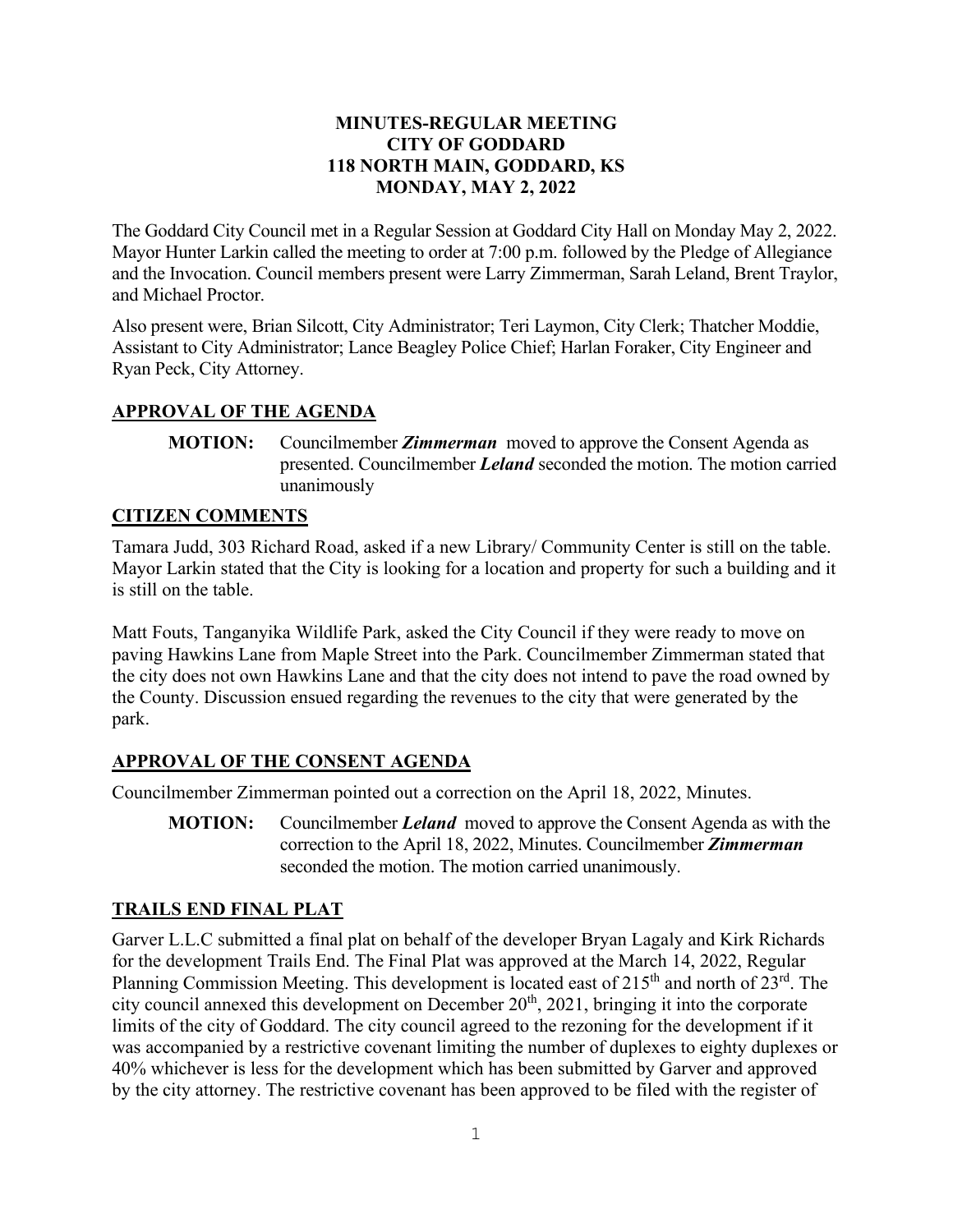deeds. Garver has submitted the final drainage plan to the city engineer who has approved it. The development is proposing three retention ponds to manage storm water runoff.

**MOTION:** Councilmember *Proctor* moved to approve the final plat for the Trails End Development. Councilmember *Leland* seconded the motion. The motion carried unanimously.

# **CONSIDER REHABILITATION FOR WELLS #4 & #7**

Brook Brandenburg, Public Works Director, provided the background of Wells #4 and #7 including multiple repairs to both wells. Due to the number of recurring issues with recently completed work, the City hired Layne Christensen Company to pull, inspect and repair the wells. Below are Layne Christensen's recommendations for repairing each well:

## **Well #4:**

Clean the well screens by introducing a 1,500-gallon Muriatic Acid and QC-21 mixture and disinfecting it via chlorination. The column will be rebuilt, the bent shafts straightened, and a new pump installed. The motor from this well is currently at B&B being inspected and rebuilt.

#### **Well #7:**

Remove and replace the partial liner installed in 2021 with a complete well liner. The annulus between the existing casing and new casing will be gravel packed and sealed per State law, and the well-developed and test pumped. The well will be reassembled with a new pump and motor.

Public Works is requesting spending approval of \$155,782 to cover known and unknown repair costs and will be allocated 100% to 82-830-8240.

**MOTION:** Councilmember *Proctor* moved to approve the expenditure of \$155,782 as presented. Councilmember *Traylor* seconded the motion. The motion carried unanimously.

## **CONSIDER NEW PHONE SYSTEM FOR CITY FACILITIES**

Thatcher Moddie, Assistant to the City Administrator stated the city is anticipating replacement of approximately thirty telephones across four sites (City Hall, WWTF, Public Works Building, Pool). Moddie stated the current phone system has become obsolete and staff was not informed by our existing management company that they would no longer service these phones. As a result of this sudden surprise, staff began soliciting bids, as these Toshiba phones can no longer be serviced or replaced, and some staff are losing desktop access to the corresponding programs. The original company who implemented this contract, Great Plains Communications, was bought out by High Touch Communications 2 years ago. There have been some small yearly fees for Service work since 2019.

Staff requested bids that would include a 3-5-year contract, thirty new high-quality phones for City Hall, Pool, WWTF & PW sites. Also, a new conference phone for the Council Room and one designated fax line for the front office. Staff sought stable bidders, who had strong customer service and were less likely to be bought out or transfer owners in the immediate future.

The City IT Company, Imagine IT (Formerly Gilmore Solutions) is stepping away from phone management services entirely. However, Imagine IT can accommodate any new company. There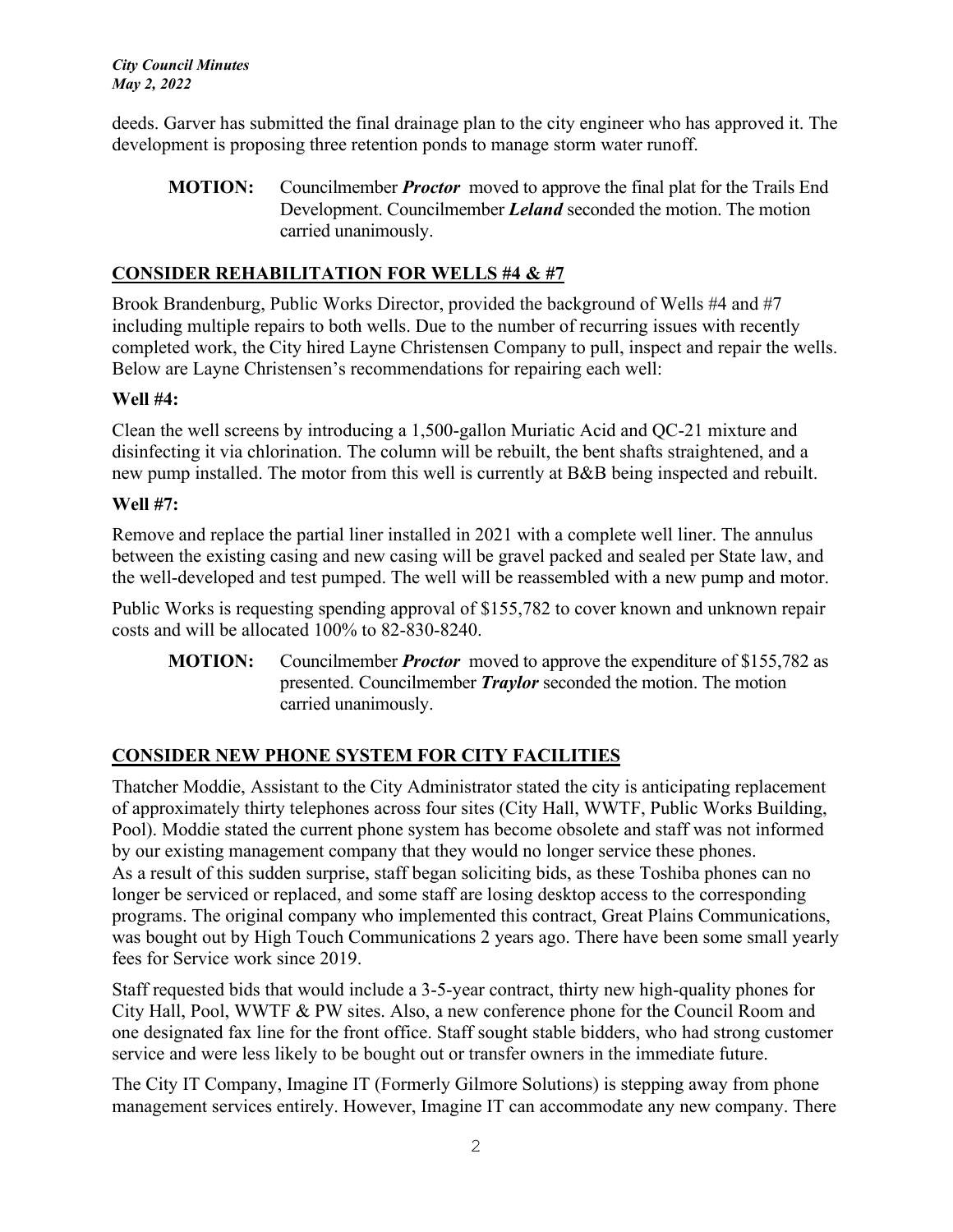should be little to no cost or downtime during the installation of a new phone system, as the bidder conducts most of the services and labor. Imagine IT has worked with IdeaTek in the past and has knowledge of all bidders involved.

The best bid was submitted by Ideatek, a company based in Bueller, KS that has recently placed a great deal of internet infrastructure in Goddard. The contract would be monthly, rather than one lump sum. One-time costs would be \$390.00 with a recurring monthly cost of \$635.00. The contract would start at 36 months, with an automatic 36-month extension unless otherwise specified. Phones that are broken, damaged or become obsolete would simply be replaced by Ideatek as part of the monthly cost. Calculated at a 5-year rate, this is \$20,000 less than the previous expenditure in 2016.

The phone system is budgeted as follows:

**Administration** (12 Phones, Conference, Fax Line) General Fund, Administrative, Telephone General Fund, Court, Telephone: **\$253.94**

**Police Department** (10 Phones) General Fund, Police, Telephone: **\$211.71**

**WWTF/PW** (6 Phones) Sewer Utility/Treatment & Processing/Telephone, Water Utility/Collection & Transmission/Telephone, Sewer Utility/Collection & Transmission/Telephone, Special Highway-Street/Street Operations/Telephone: **\$127.00**

**Pool** (2 Phones) General Fund, Pool, Telephone: **\$42.35**

Moddie recommended the City Council accept the best bid from Ideatek for the initial amount of \$390 and the 36-month contract at \$635.00 per month for a total of \$22,860

**MOTION:** Councilmember *Leland* moved to approve the bid from Ideatek as presented. Councilmember *Proctor* seconded the motion. The motion carried unanimously.

# **POLICE DEPARTMENT FLEET PURCHASE**

Lance Beagley, Police Chief, stated the Police Department is budgeted for \$110,000.00 for annual fleet purchasing in 2022. No patrol vehicles are scheduled to be removed from the fleet this year (2022) and we are requesting these two vehicles be replaced using money already budgeted for this purchase. Both new (hybrid) vehicles will be assigned to street patrol. Traffic Control Services Upfitting will sell us two 2022 Ford Police Interceptor Explorer hybrid vehicles in the amount of \$115,607.10 with the Goddard PD build template. Last month, GPD utilized PurpleWave to auction a retired and stripped 2014 2WD Police Tahoe (#24) with 84K miles for \$10,000. In May 2021 GPD received a check from an insurance claim on wrecked patrol car #32 in the amount of \$16,788.00. I opted to delay a vehicle purchase to replace it based on staffing at that point.

By purchasing the two new hybrid SUV's, GPD will now have enough vehicles to sustain a fully staffed take-home vehicle program. Based on our current staffing and fleet needs our goal is to continue with scheduled replacement of three vehicles for 2023 and each year moving forward until additional staffing is necessary.

HYBRID's -Goddard PD put its first two 2020 Interceptors into service last year. A study conducted by Reno County Sheriff's Department studied their four hybrid Interceptors with a fuel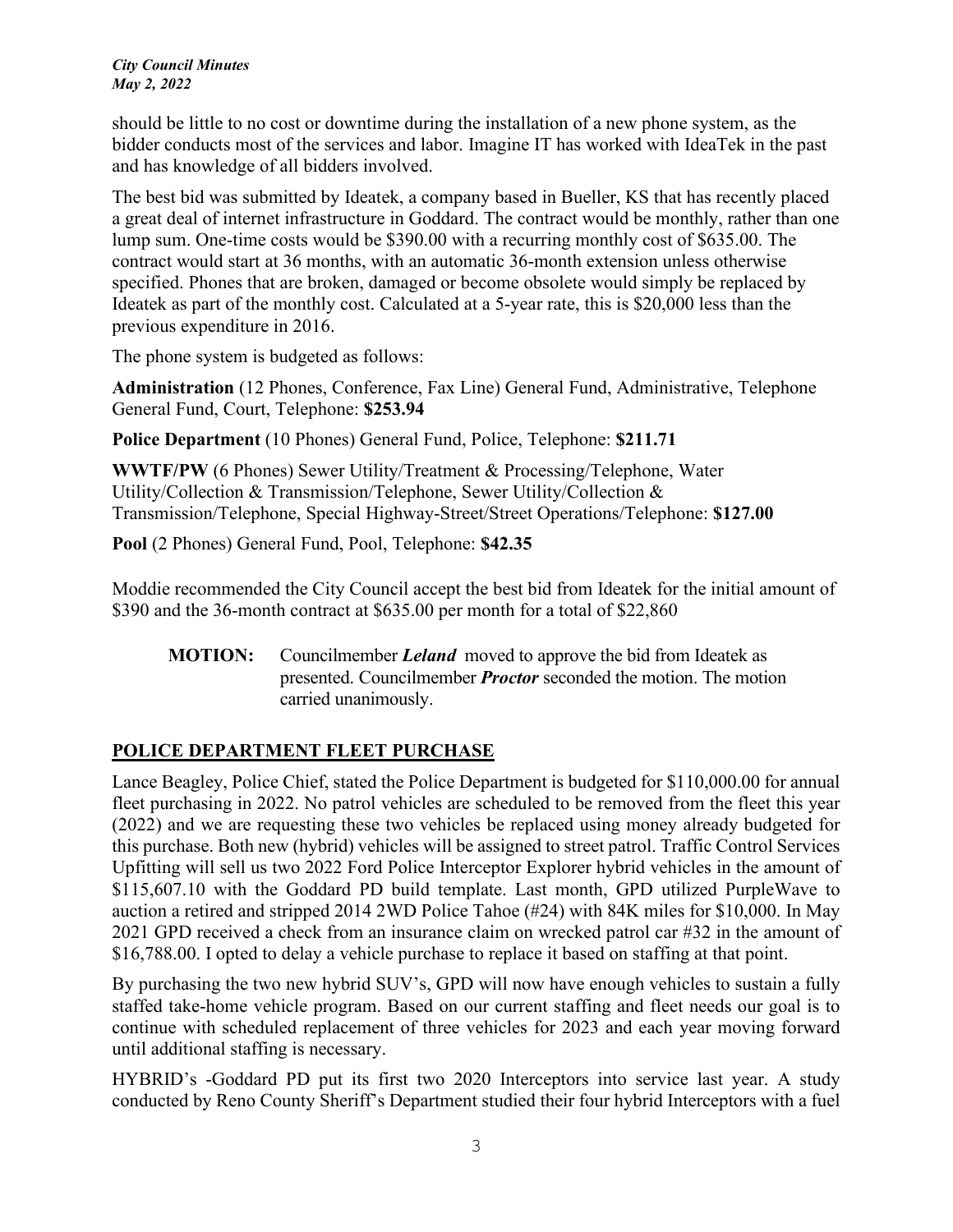average of 16.618 mpg. The average mpg for our conventional V6 models is 13 mpg. At \$4.00/gal, the hybrid is estimated to save \$5,350.00 over five years compared to the standard V6.

The remaining items needing for the two additional patrol cars would be as follows; graphics for both cars \$850, four white doors painted for \$3000, two StopStick tire deflation devices for \$950, Decals and mounts at \$6,000.

Two new vehicles fully upfitted without camera systems would cost \$136,952.10

Beagley recommended the City Council approve the use of budgeted money under 10-210-8210 and additional funds for the purchase of two fully outfitted 2022 Ford Police Interceptor Explorer hybrid vehicles fully upfitted with necessary equipment for **\$136,953.00.** 

**MOTION:** Councilmember *Leland* moved to authorize the purchase of two vehicles and the additional equipment for \$136,953.00. Councilmember *Proctor* seconded the motion. The motion carried unanimously.

# **LIONS CLUB ANNUAL REPORT AND 2022 FUNDING REQUEST**

Dan Funke, along with Debra Funke, Becky Funke, Tamera Judd, and Kim Appleton provided the background of the Lions Club, current, past, and ongoing projects and reviewed the support that the Lions Club is to the community.

Funke explained that through the partnership with the city for the annual Fireworks Show, the Lions Club is requesting a funding of \$7,500. This is an increase of \$2,500 from the prior year. With the partnership for Veterans Day and Thanksgiving Feast the Lions Club is requesting an increase from \$1,000 to \$1,500, for a total amount of \$9,000 for all the partnership events.

**MOTION:** Councilmember *Proctor* moved to authorize the support of \$9,000 to the Lions Club for partnership on the 2022 events. Councilmember *Leland* seconded the motion. The motion carried unanimously.

## **CITY ADMINISTRATOR'S REPORT**

Brian Silcott reviewed the progress of the STAR Bond Site and updated the City Council on the current residential developments, including Arbor Creek, Elk Ridge, Clover Leaf, Rustic Creek, Trails End. Silcott also reviewed the 2022 pool update and seasonal park maintenance and thanked all City Staff and Volunteers for their efforts in Neighbors United event.

## **GOVERNING BODY COMMENTS**

Councilmember Zimmerman thanked Dan Funke and the Lions Club for their involvement in the Andover Tornado recovery.

Councilmember Leland thanked the Lions Club and all they do with the Community, surrounding communities and the State of Kansas. Leland stated Neighbors United was amazing and had a great turnout. Leland also thanked Thatcher and public works for their challenging work for the event. Leland asked if the City Administrator Reports could be put on the website. Staff confirmed that the reports would be added to the website.